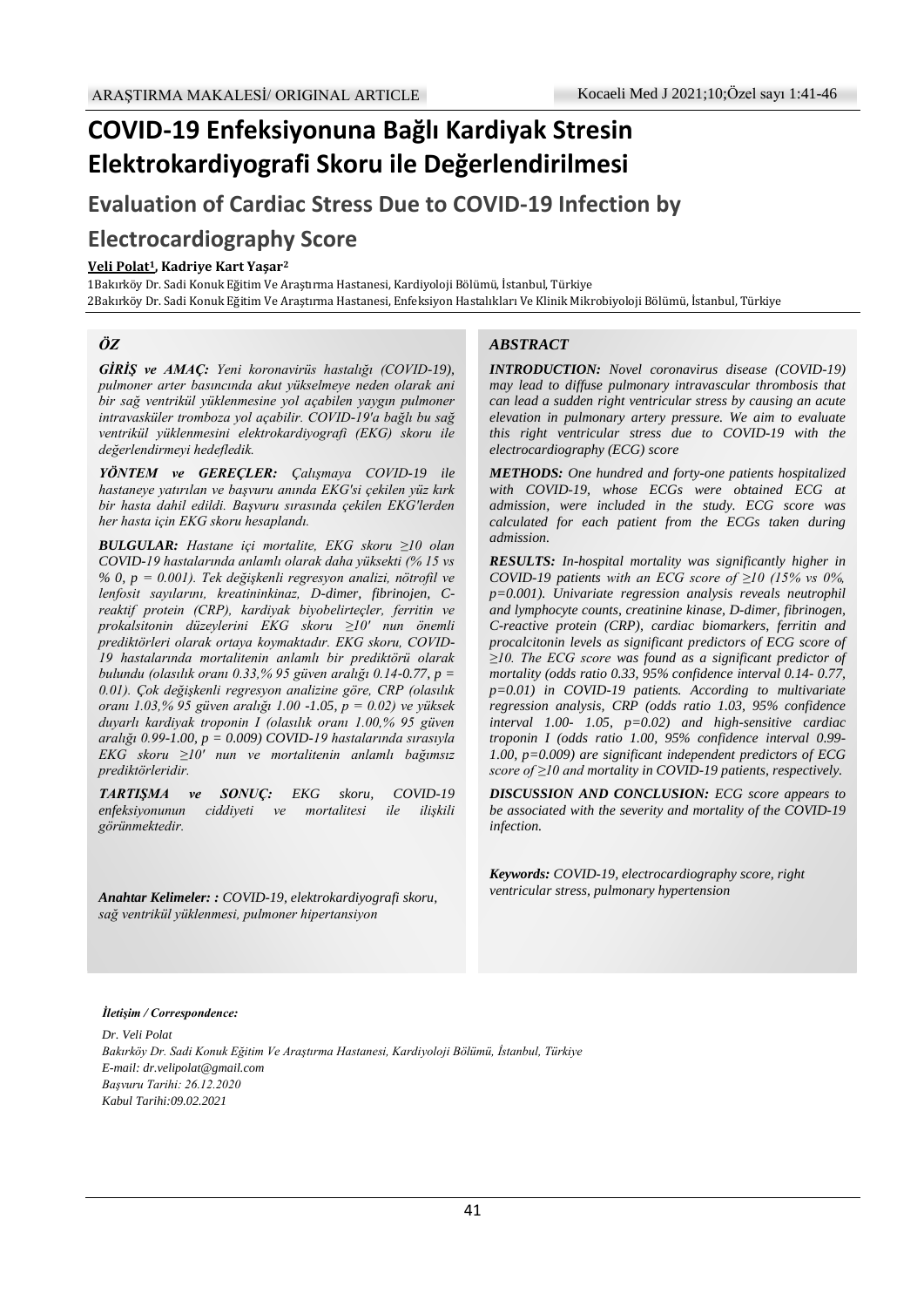### **INTRODUCTION**

 The increased incidence of cardiac dysfunction and hypercoagulability has been reported in especially critically ill hospitalized patients with 2019 novel coronavirus disease (COVID-19) (1-3). In a recent published case series sudden severe hemodynamic instability associated with acute right ventricular failure, which was also confirmed by the echocardiography findings of right ventricular dilatation and systolic dysfunction, was reported in patients with COVID-19 (3). This observation is also supported by the findings of Argulian et al, who demonstrated right ventricular dilatation in patients with COVID-19 infection and significant association between the right ventricular enlargement and in-hospital mortality in these patients (4). In the light of increasing data, the right heart appears to be primarily affected by COVID-19 infection compared to the left. This could be explained by the elevated right ventricular afterload related to extensive pulmonary vascular thrombosis with microangiopathy and increased pulmonary vascular resistance induced by the vasoconstriction due to hypoxemia (5-7). We aim to assess the right ventricular stress induced by the increased right ventricular afterload in COVID-19 infection with the ECG scoring system (8) developed to evaluate the severity of pulmonary hypertension in pulmonary embolism.

### **MATERIALS AND METHODS**

### *Study population*

 In the present single-center retrospective study, we recruited consecutive adult patients hospitalized with the diagnosis of COVID-19 infection according to the results of laboratory tests between April 1 and April 30, 2020. Patients whose 12-lead ECG was not taken at the time of admission to the emergency department or before starting any treatment were excluded from the study.

 The study complied with the Declaration of Helsinki and was approved by the Institutional Review Board and the Locals Ethics Committee. All patients or their guardians gave written informed consent while retrospective data were gathered.

 COVID-19 infection induced right ventricular stress was calculated by the ECG score according to the following criteria: (1) sinus tachycardia  $(>100$ beats/minute) [2 points]; (2) incomplete right bundle branch block [2 points]; (3) complete right bundle branch block [3 points]; (4) T-wave inversion, scored by magnitude  $\left[\text{in lead } V_1 \right]$  mm 0, 1-2 mm  $1, > 2$  mm 2 points; in lead  $V2 < 1$  mm 1, 1-2 mm 2,  $> 2$  mm 3 points; in lead V3  $< 1$  mm 1, 1-2 mm 2,  $> 2$  mm 3 points]; (5) T-wave inversion in leads V1 through V4  $\lceil$  > 2 mm 4 points]; (6) components of the S1Q3T3 pattern [S wave in lead I 0, Q wave in lead III 1, T-wave inversion in lead III 1 point]; (7) the complete S1Q3T3 pattern [2 points]. The maximum calculable score was 21. ECG scores were calculated independently by two experienced cardiologists blinded to patient data from admission ECGs of COVID-19 patients. Then, patients were classified according to the ECG score cut-off value of  $\geq$  10 points, which was found highly specific for the determination of severe pulmonary hypertension due to pulmonary embolism by Daniel et. al. (8).

 We collected epidemiological, demographic and clinical outcome data, radiological findings, clinical characteristics, cardiac biomarkers (creatinine kinase, creatinine kinase-myocardial brain fraction [CK-MB] and high-sensitive troponin I [hs-TnI]), C-reactive protein (CRP), procalcitonin, ferritin, ddimer, fibrinogen and other routine laboratory test results from the patient's electronic medical records. Clinical outcomes of the patients were followed up to May 25, 2020. These collected data were independently checked by two researchers. In addition, the study patients who had pulmonary embolism based on the chest computed tomography findings were excluded.

### *Statistical Analysis*

 Descriptive statistics were performed using mean  $\pm$  standard deviation (SD) for normally distributed or median and interquartile ranges (IQR) for skewed distributed continuous variables and percentage for categorical variables. The distribution of variables was assessed by the Kolmogorov-Smirnov test. Continuous variables were compared by the independent-samples t test when normally distributed or the Mann-Whitney U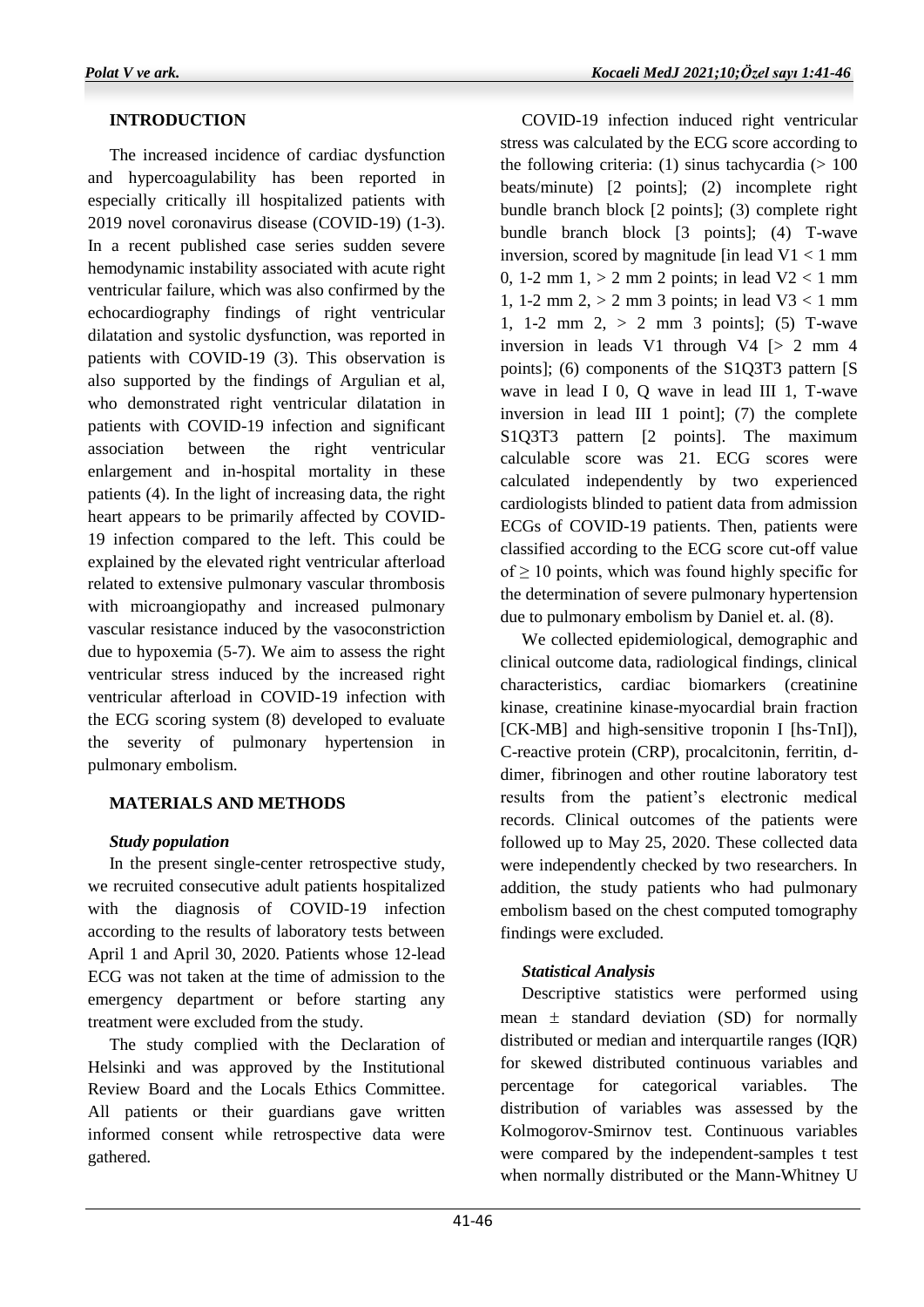test when not normally distributed. The analyzes were carried out by classification of the hospitalized COVID-19 patients as those with and without ECG score  $\geq$  10 and who died in hospital and survived. We used the independent sample t test or Mann-Whitney U test whenever appropriate to compare the differences in continuous variables between the patients with ECG score  $\geq 10$  and <10 as well as patients who died and those who were discharged from the hospital. The differences in categorical variables between patients with ECG score  $\geq 10$  and <10 and those who died and were discharged from the hospital were compared using the X2 test or Fisher's exact test, when appropriate. Univariate logistic regression analysis was used to identify significant predictors of both in-hospital mortality and the ECG score  $\geq 10$  in patients with COVID-19. Variables with p values  $\langle 0.05 \rangle$  on univariate analysis were included in the multivariate logistic regression analysis to determine independent predictors of both in-hospital mortality and the ECG score  $\geq$  10 in patients with COVID-19. The odds ratios (OR) were given with 95% confidence intervals (CI) and p values. A p value  $< 0.05$  was considered as statistically significant. All statistical analyses were performed using IBM SPSS software version 26.0 (IBM Corp, Armonk, NY).

### **RESULTS**

 After excluding 26 patients whose diagnosis of COVID-19 was not confirmed by the laboratory tests, 61 patients whose ECG was not obtained at the time of admission, 4 patients with simultaneous pulmonary embolism as well as 14 patients whose medical data were inadequate in electronic records, we included 141 hospitalized patients with COVID-19 infection in the study. During the hospitalization, 5 patients died and 136 patients were discharged. The mean age of the patients was  $63 \pm 12$  and  $40\%$ were female. None of the study patients showed evidence of atrial fibrillation or acute myocardial infarction.

 Of 141 patients, 36 (26%), 44 (31%), 27 (19%), 5 (3.5%) and 2 (1.4%) had underlying diabetes, hypertension, coronary artery disease, chronic obstructive pulmonary disease, and cancer, respectively.

 The comparison of clinical and demographic characteristics, laboratory and radiological findings between the patients with an ECG score of  $\geq 10$  and <10 as well as those who died in hospital and survived are presented in Table I. There is no significant difference in the comorbidities, age, gender, laboratory findings including kidney and liver function tests, hemoglobin levels, platelet and leukocyte counts between the patients with an ECG score of  $\geq$ 10 and <10 as well as those who died, and survivors (Table I). However, smoking rate is significantly higher in COVID-19 patients who died in hospital compared with those who survived (14% vs  $40\%$ ,  $p = 0.04$ ; Table 1).

 The prevalence of bilateral pneumonia is significantly more frequent in patients with an ECG score of  $\geq 10$  compared in those with ECG score of  $\langle 10 (100\% \text{ vs } 49\% \text{, } p \rangle < 0.001)$ , while it is statistically similar in patients who died in hospital and those who survived (100% vs 60%,  $p = 0.16$ ). In addition, the lymphocyte count is significantly lower in patients with an ECG score of  $\geq 10$ (median [IQR], 0.9 [0.8-1.0]  $\times$ 103/μL vs 1.1 [0.9-1.3]  $\times$ 103/μL, p < 0.001) and those who died in hospital (median [IQR], 0.8 [0.3-0.9]  $\times$ 103/μL vs 1 [0.88-1.2]  $\times$ 103/μL, p = 0.002). Creatinine kinase, D-dimer, fibrinogen, CRP, CK-MB, hs-cTnI, ferritin and procalcitonin levels are significantly elevated in COVID-19 patients who died in hospital and those with an ECG score of ≥10 (Table I). Inhospital mortality is significantly higher in COVID-19 patients with an ECG score of  $\geq$ 10 than in those with ECG score of <10 (15% vs 0%,  $p = 0.001$ ).

 Univariate and multivariate logistic regression results are detailed in Table II and Table III. In univariate analysis, neutrophil and lymphocyte counts, levels of creatinine kinase, D-dimer, fibrinogen, CRP, CK-MB, hs-cTnI, ferritin and procalcitonin are the significant predictors of the ECG score  $\geq 10$  in COVID-19 patients (Table II). ECG score, neutrophil count, levels of creatinine kinase, D-dimer, fibrinogen, CRP, CK-MB, hscTnI, ferritin and procalcitonin are determined as the significant predictors of mortality in hospitalized patients with COVID-19 by univariate logistic regression analysis (Table III). Multivariate logistic regression analysis reveals that CRP was the only significant independent predictor of the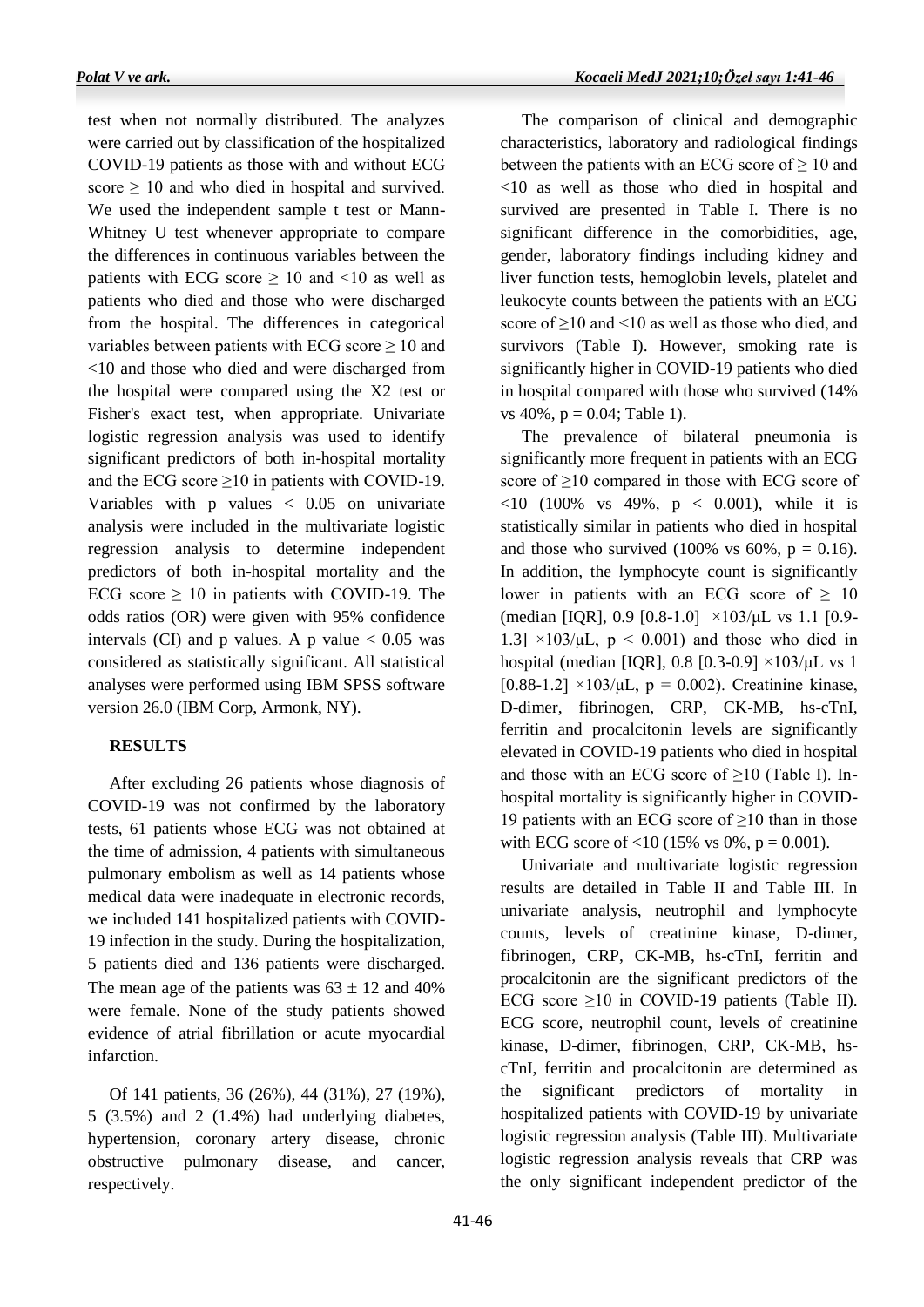ECG score  $\geq 10$  in COVID-19 patients (OR 1.03, 95% CI 1.00 to 1.05, p = 0.02). High-sensitive cardiac troponin I is found to be the only significant independent predictor of in-hospital mortality in patients with COVID-19 infection by the multivariate logistic regression analysis (OR 1.00, 95% CI 0.99 to 1.00,  $p = 0.009$ ).

| Table 1. Epidemiological, demographic, clinical characteristics, laboratory and radiological findings of patients with                                                                                                                                                                                                                                                                                                                                                |                                                                                                                                                                                                                                                                                                                                           |                                                                                                                                                                                                                                                                                                                                                       |                                                                                                                                                                                                                                                                                                                                               |                                                                                                                                                                                                                                                                                                                                                                                     |                                                                                                                                                                                                                                                                                                                                                                |                                                                                                                                                                                                                                                                                                                                             |                                                                                                                                                                                                                                                                                                                                                                                                                       |
|-----------------------------------------------------------------------------------------------------------------------------------------------------------------------------------------------------------------------------------------------------------------------------------------------------------------------------------------------------------------------------------------------------------------------------------------------------------------------|-------------------------------------------------------------------------------------------------------------------------------------------------------------------------------------------------------------------------------------------------------------------------------------------------------------------------------------------|-------------------------------------------------------------------------------------------------------------------------------------------------------------------------------------------------------------------------------------------------------------------------------------------------------------------------------------------------------|-----------------------------------------------------------------------------------------------------------------------------------------------------------------------------------------------------------------------------------------------------------------------------------------------------------------------------------------------|-------------------------------------------------------------------------------------------------------------------------------------------------------------------------------------------------------------------------------------------------------------------------------------------------------------------------------------------------------------------------------------|----------------------------------------------------------------------------------------------------------------------------------------------------------------------------------------------------------------------------------------------------------------------------------------------------------------------------------------------------------------|---------------------------------------------------------------------------------------------------------------------------------------------------------------------------------------------------------------------------------------------------------------------------------------------------------------------------------------------|-----------------------------------------------------------------------------------------------------------------------------------------------------------------------------------------------------------------------------------------------------------------------------------------------------------------------------------------------------------------------------------------------------------------------|
| <b>COVID-19 infection on admission</b>                                                                                                                                                                                                                                                                                                                                                                                                                                |                                                                                                                                                                                                                                                                                                                                           |                                                                                                                                                                                                                                                                                                                                                       |                                                                                                                                                                                                                                                                                                                                               |                                                                                                                                                                                                                                                                                                                                                                                     |                                                                                                                                                                                                                                                                                                                                                                |                                                                                                                                                                                                                                                                                                                                             |                                                                                                                                                                                                                                                                                                                                                                                                                       |
| <b>Characteristics</b>                                                                                                                                                                                                                                                                                                                                                                                                                                                | All patients<br>$(n=141)$                                                                                                                                                                                                                                                                                                                 | ECG score $\geq 10$<br>$(n=33)$                                                                                                                                                                                                                                                                                                                       | ECG score $<$ 10<br>$(n=108)$                                                                                                                                                                                                                                                                                                                 | $\mathbf{P}$                                                                                                                                                                                                                                                                                                                                                                        | Death in hospital<br>$(n=5)$                                                                                                                                                                                                                                                                                                                                   | Survived<br>$(n=136)$                                                                                                                                                                                                                                                                                                                       | $\mathbf{p}$                                                                                                                                                                                                                                                                                                                                                                                                          |
| Age                                                                                                                                                                                                                                                                                                                                                                                                                                                                   | $63 + 12$                                                                                                                                                                                                                                                                                                                                 | $67 \pm 14$                                                                                                                                                                                                                                                                                                                                           | $62 \pm 12$                                                                                                                                                                                                                                                                                                                                   | $0.06+$                                                                                                                                                                                                                                                                                                                                                                             | 64 (58-76)                                                                                                                                                                                                                                                                                                                                                     | $63 \pm 12$                                                                                                                                                                                                                                                                                                                                 | $0.47$ <sup>+</sup>                                                                                                                                                                                                                                                                                                                                                                                                   |
| Femalepatients                                                                                                                                                                                                                                                                                                                                                                                                                                                        | 57 (40%)                                                                                                                                                                                                                                                                                                                                  | 17 (52%)                                                                                                                                                                                                                                                                                                                                              | 40 (37%)                                                                                                                                                                                                                                                                                                                                      | $0.14*$                                                                                                                                                                                                                                                                                                                                                                             | 1(20%)                                                                                                                                                                                                                                                                                                                                                         | 56 (41%)                                                                                                                                                                                                                                                                                                                                    | $0.34^{\gamma}$                                                                                                                                                                                                                                                                                                                                                                                                       |
| Smoking                                                                                                                                                                                                                                                                                                                                                                                                                                                               | 21 (15%)                                                                                                                                                                                                                                                                                                                                  | 6 (18%)                                                                                                                                                                                                                                                                                                                                               | 15 (14%)                                                                                                                                                                                                                                                                                                                                      | $0.74*$                                                                                                                                                                                                                                                                                                                                                                             | 2(40%)                                                                                                                                                                                                                                                                                                                                                         | 19 (14%)                                                                                                                                                                                                                                                                                                                                    | $0.04^{\gamma}$                                                                                                                                                                                                                                                                                                                                                                                                       |
| <b>Diabetes</b>                                                                                                                                                                                                                                                                                                                                                                                                                                                       | 36 (26%)                                                                                                                                                                                                                                                                                                                                  | 9(27%)                                                                                                                                                                                                                                                                                                                                                | 27 (25%)                                                                                                                                                                                                                                                                                                                                      | $0.60*$                                                                                                                                                                                                                                                                                                                                                                             | 2(40%)                                                                                                                                                                                                                                                                                                                                                         | 34 (25%)                                                                                                                                                                                                                                                                                                                                    | $0.33^{\gamma}$                                                                                                                                                                                                                                                                                                                                                                                                       |
| Hypertension                                                                                                                                                                                                                                                                                                                                                                                                                                                          | 44 (31%)                                                                                                                                                                                                                                                                                                                                  | 11 (33%)                                                                                                                                                                                                                                                                                                                                              | 33 (31%)                                                                                                                                                                                                                                                                                                                                      | $0.28*$                                                                                                                                                                                                                                                                                                                                                                             | 2(40%)                                                                                                                                                                                                                                                                                                                                                         | 42 (31%)                                                                                                                                                                                                                                                                                                                                    | $0.73^{\gamma}$                                                                                                                                                                                                                                                                                                                                                                                                       |
| CAD                                                                                                                                                                                                                                                                                                                                                                                                                                                                   | 27 (19%)                                                                                                                                                                                                                                                                                                                                  | 6(18%)                                                                                                                                                                                                                                                                                                                                                | 21 (19%)                                                                                                                                                                                                                                                                                                                                      | $1.0^*$                                                                                                                                                                                                                                                                                                                                                                             | 1(20%)                                                                                                                                                                                                                                                                                                                                                         | 26 (19%)                                                                                                                                                                                                                                                                                                                                    | $1.0^{\gamma}$                                                                                                                                                                                                                                                                                                                                                                                                        |
| COPD                                                                                                                                                                                                                                                                                                                                                                                                                                                                  | 5(3.5%)                                                                                                                                                                                                                                                                                                                                   | 1(3%)                                                                                                                                                                                                                                                                                                                                                 | 4(4%)                                                                                                                                                                                                                                                                                                                                         | $1.0^{\gamma}$                                                                                                                                                                                                                                                                                                                                                                      | 1 (20%)                                                                                                                                                                                                                                                                                                                                                        | 4(3%)                                                                                                                                                                                                                                                                                                                                       | $0.43^{\gamma}$                                                                                                                                                                                                                                                                                                                                                                                                       |
| Cancer                                                                                                                                                                                                                                                                                                                                                                                                                                                                | 2(1.4%)                                                                                                                                                                                                                                                                                                                                   | 1(3%)                                                                                                                                                                                                                                                                                                                                                 | $1(0.9\%)$                                                                                                                                                                                                                                                                                                                                    | $0.41^{\gamma}$                                                                                                                                                                                                                                                                                                                                                                     | $0(0\%)$                                                                                                                                                                                                                                                                                                                                                       | 2(2%)                                                                                                                                                                                                                                                                                                                                       | $1.0^{\gamma}$                                                                                                                                                                                                                                                                                                                                                                                                        |
| <b>Chest CT Findings</b><br>Unilateral pneumonia<br>Bilateral pneumonia                                                                                                                                                                                                                                                                                                                                                                                               | 55(39.0%)<br>86 (61.0%)                                                                                                                                                                                                                                                                                                                   | $0(0\%)$<br>33 (100%)                                                                                                                                                                                                                                                                                                                                 | 55 (51%)<br>53 (49%)                                                                                                                                                                                                                                                                                                                          | <0.001 $^{\gamma}$                                                                                                                                                                                                                                                                                                                                                                  | $0(0\%)$<br>5 (100%)                                                                                                                                                                                                                                                                                                                                           | 55 (40%)<br>81 (60%)                                                                                                                                                                                                                                                                                                                        | $0.16^\gamma$                                                                                                                                                                                                                                                                                                                                                                                                         |
| <b>Laboratory Findings</b><br>Leukocyte count $\times$ 103/ $\mu$ L<br>Neutrophil count $\times$ 103/ $\mu$ L<br>Lymphocyte count $\times$ 103/ $\mu$ L<br>Platelets $\times$ 103/ $\mu$ L,<br>Hemoglobin, g/dL<br>AST, U/L<br>ALT, U/L<br>Albumin, g/L<br>Creatinine kinase, U/L<br>LDH, U/L<br>Creatinine, mg/dL<br>D-dimer, µg/mL<br>Fibrinogen, mg/dL<br>CRP, mg/L<br>$CK-MB$ , $\mu g/L$<br>$hs\text{-}cTnI, ng/L$<br>Ferritin, $\mu g/L$<br>Procalcitonin, µg/L | $6.8(5.5 - 8.5)$<br>$4.9(3.5-6.6)$<br>$1.0(0.86 - 1.22)$<br>$220(166 - 272)$<br>$12(11 - 13)$<br>$32(24-42)$<br>$31(23-45)$<br>$34(30-36)$<br>$50(39-112)$<br>$305(264 - 368)$<br>$0.9(0.77 - 1.7)$<br>$0.85(0.38 - 2.04)$<br>$523(429 - 632)$<br>$90(50 - 154)$<br>$4(3-9)$<br>$18(15 - 67.5)$<br>$400(280 - 672)$<br>$0.36(0.05 - 3.6)$ | $7.7(5.8-9.9)$<br>$6.0(4.3 - 8.3)$<br>$0.9(0.8 - 1.0)$<br>$205(161 - 307)$<br>$12(11.9 - 13)$<br>$44(30 - 53)$<br>$35(23 - 56)$<br>$32(27 - 36)$<br>$112(64 - 198)$<br>$365(280 - 531)$<br>$1.2(0.8 - 1.4)$<br>$3.6(2.1 - 4.5)$<br>740 (650 - 799)<br>$217(152 - 244)$<br>$18(11 - 27)$<br>$360(169 - 467)$<br>$980(704 - 1077)$<br>$6.7(3.9 - 12.4)$ | $6.6(5.4 - 8.3)$<br>$7.7(3.3-6.0)$<br>$1.1(0.9 - 1.3)$<br>$222(167 - 265)$<br>$12(12-13)$<br>$30(23 - 38)$<br>$31(23-45)$<br>$34(32 - 36)$<br>$50(36-80)$<br>$308(263 - 350)$<br>$0.9(0.75 - 1.1)$<br>$0.5(0.26-1.0)$<br>$487(420 - 561)$<br>$69(47 - 108)$<br>$3(2-5)$<br>$16(13-19)$<br>$339(254 - 456)$<br>$0.1(0.03 - 0.84)$<br>$4 \pm 2$ | $0.066^{\frac{1}{4}}$<br>$0.002^{\ddagger}$<br>$< 0.001$ <sup>*</sup><br>$0.798^{\ddagger}$<br>$0.30^{\ddagger}$<br>$0.34^{\ddagger}$<br>$0.22^{\ddagger}$<br>$0.15^{\ddagger}$<br>$< 0.001^*$<br>$0.003*$<br>$0.11^{*}$<br>$\leq 0.001^{\ddagger}$<br>$< 0.001^*$<br>$\leq 0.001^{\ddagger}$<br>$< 0.001^*$<br>$< 0.001^*$<br>$< 0.001^*$<br>$< 0.001^*$<br>$< 0.001$ <sup>+</sup> | $8.1(5.9-10.5)$<br>$6.5(4.8-9.2)$<br>$0.8(0.3-0.9)$<br>$174(144 - 185)$<br>$11(9.1 - 13.8)$<br>$47(34-81)$<br>$43(16-62)$<br>$30(22 - 34)$<br>89 (71 - 514)<br>$420(332 - 575)$<br>$1.5(0.9 - 2.1)$<br>$6.3(5.8 - 7.1)$<br>854 (804 - 893)<br>$263(250 - 269)$<br>$68(36-75)$<br>$2100(1818 - 2616)$<br>$1120(985 - 1231)$<br>$12.2(8.6 - 13.6)$<br>$19 \pm 1$ | $6.6(5.5 - 8.5)$<br>$4.8(3.5 - 6.5)$<br>$1(0.88 - 1.2)$<br>$225(167 - 280)$<br>$12(11 - 13)$<br>$32(24-41)$<br>$31(23-45)$<br>$34(31 - 36)$<br>$55(38-109)$<br>311 (264 - 364)<br>$0.9(0.9 - 1.1)$<br>$0.8(0.36 - 1.62)$<br>$518(518-621)$<br>$87(76-149)$<br>$4(3-8)$<br>$17(14-50)$<br>$392(278 - 630)$<br>$0.3(0.05 - 0.4)$<br>$6 \pm 4$ | $0.32^{\ddagger}$<br>$0.1^*$<br>$0.002^*$<br>$0.05^{\ddagger}$<br>$0.47^{\ddagger}$<br>$0.06^{\ddagger}$<br>$0.78^{\ddagger}$<br>$0.05^{\ddagger}$<br>$0.04^{\ddagger}$<br>$0.06^{\ddagger}$<br>$0.16^{\ddagger}$<br>$\leq 0.001^{\ddagger}$<br>$< 0.001$ <sup>*</sup><br>$< 0.001^{\ddagger}$<br>$\leq 0.001^{\ddagger}$<br>$< 0.001$ <sup>‡</sup><br>${<}0.001$ <sup>*</sup><br>$0.001^*$<br>$< 0.001$ <sup>‡</sup> |
| ECG score,                                                                                                                                                                                                                                                                                                                                                                                                                                                            | 7±5                                                                                                                                                                                                                                                                                                                                       | $15 \pm 3$                                                                                                                                                                                                                                                                                                                                            |                                                                                                                                                                                                                                                                                                                                               | $0.001^{\gamma}$                                                                                                                                                                                                                                                                                                                                                                    |                                                                                                                                                                                                                                                                                                                                                                |                                                                                                                                                                                                                                                                                                                                             |                                                                                                                                                                                                                                                                                                                                                                                                                       |
| Death in hospital                                                                                                                                                                                                                                                                                                                                                                                                                                                     | 5(3.5%)                                                                                                                                                                                                                                                                                                                                   | 5(15%)                                                                                                                                                                                                                                                                                                                                                | $0(0\%)$                                                                                                                                                                                                                                                                                                                                      |                                                                                                                                                                                                                                                                                                                                                                                     |                                                                                                                                                                                                                                                                                                                                                                |                                                                                                                                                                                                                                                                                                                                             |                                                                                                                                                                                                                                                                                                                                                                                                                       |

*Data are given as mean SD, median (interquantile range) or n (%). ALT = Alanine aminotransferase; AST = Aspartate aminotransferase; CAD = coronary artery disease; CK-MB = creatinine kinase-myocardial brain fraction; COPD = chronic obstructive pulmonary disease; CRP = C-reactive protein; CT = computed tomography; ECG = electrocardiography; hs-cTnI = high-sensitive cardiac troponin I; LDH = Lactate dehydrogenase.*

*† Compared using the independent sample t test*

*‡ Compared using the Mann-Whitney U test*

*Compared using the X<sup>2</sup> test* 

*Compared using the Fisher's exact test*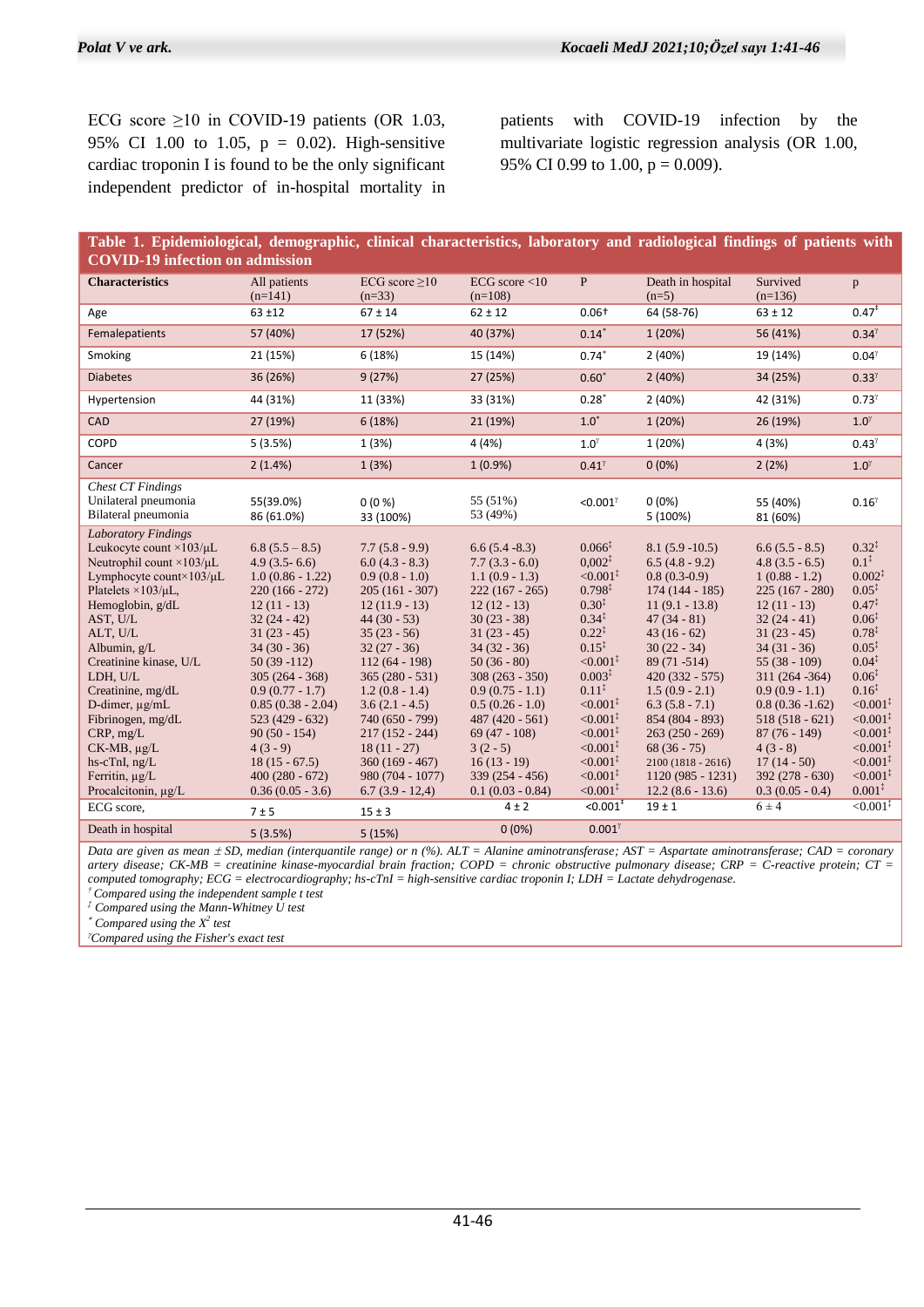**Table 2. Univariate and multivariate logistic regression analyses to determine the predictors of the ECG score ≥ 10 in patients with COVID-19 infection**

|                                                                                                                                                                             | Univariate                 |         | Multivariate                     |      |  |  |
|-----------------------------------------------------------------------------------------------------------------------------------------------------------------------------|----------------------------|---------|----------------------------------|------|--|--|
|                                                                                                                                                                             | OR.<br>$(95\% \text{ C}I)$ | p       | <b>OR</b><br>$(95\% \text{ CI})$ | P    |  |  |
| Neutrophilcount ×10 <sup>3</sup> /uL                                                                                                                                        | $1.24(1.08 - 1.42)$        | 0.003   |                                  | 0.02 |  |  |
| Lymphocyte count $\times 10^3$ /µL                                                                                                                                          | $0.14(0.04 - 0.54)$        | 0.004   |                                  |      |  |  |
| Creatinine kinase, U/L                                                                                                                                                      | $1.00(1.00 - 1.01)$        | 0.006   |                                  |      |  |  |
| D-dimer, ug/mL                                                                                                                                                              | $4.50(2.73 - 7.41)$        | < 0.001 |                                  |      |  |  |
| Fibrinogen, mg/dL                                                                                                                                                           | $1.02(1.01 - 1.02)$        | < 0.001 |                                  |      |  |  |
| CRP, mg/L                                                                                                                                                                   | $1.04(1.02 - 1.05)$        | < 0.001 | $1.03(1.00 - 1.05)$              |      |  |  |
| $CK$ -MB, $\mu$ g/L                                                                                                                                                         | $1.61(1.34 - 1.94)$        | < 0.001 |                                  |      |  |  |
| hs-cTnl, ng/L                                                                                                                                                               | $1.03(1.02 - 1.04)$        | < 0.001 |                                  |      |  |  |
| Ferritin, ug/L                                                                                                                                                              | $1.01(1.01 - 1.01)$        | < 0.001 |                                  |      |  |  |
| Procalcitonin, µg/L                                                                                                                                                         | $1.77(1.44-2.18)$          | < 0.001 |                                  |      |  |  |
| $OR = Odds$ ratio; $CI = confidence$ interval; $CRP = C$ -reactive protein; $CK-MB = creation$ reatinine kinase-myocardial brain fraction; hs-cTnI = high-sensitive cardiac |                            |         |                                  |      |  |  |

**Table 3. Univariate and multivariate logistic regression analyses to determine the predictors of in-hospital mortality in patients with COVID-19 infection**

|                                                                                                                                                                    | Univariate                 |       | Multivariate                     |       |  |  |
|--------------------------------------------------------------------------------------------------------------------------------------------------------------------|----------------------------|-------|----------------------------------|-------|--|--|
|                                                                                                                                                                    | OR.<br>$(95\% \text{ C}I)$ | p     | <b>OR</b><br>$(95\% \text{ CI})$ | P     |  |  |
| <b>ECG Score</b>                                                                                                                                                   | $0.33(0.14 - 0.77)$        | 0.01  |                                  |       |  |  |
| Neutrophilcount ×103/µL                                                                                                                                            | $0.82(0.71 - 0.95)$        | 0.007 |                                  |       |  |  |
| Creatininekinase, U/L                                                                                                                                              | $1.00(0.99 - 1.00)$        | 0.04  |                                  |       |  |  |
| D-dimer, µg/mL                                                                                                                                                     | $0.16(0.04 - 0.58)$        | 0.005 |                                  |       |  |  |
| Fibrinogen, mg/dL                                                                                                                                                  | $0.96(0.93 - 0.99)$        | 0.02  |                                  |       |  |  |
| CRP, mg/L                                                                                                                                                          | $0.97(0.94 - 0.99)$        | 0.007 |                                  |       |  |  |
| $CK$ -MB, $\mu$ g/L                                                                                                                                                | $0.88(0.82 - 0.95)$        | 0.001 |                                  |       |  |  |
| hs-cTnl, ng/L                                                                                                                                                      | $1.00(0.99 - 1.00)$        | 0.009 | $1.00(0.99 - 1.00)$              | 0.009 |  |  |
| Ferritin, µg/L                                                                                                                                                     | $0.99(0.98 - 1.00)$        | 0.006 |                                  |       |  |  |
| Procalcitonin, µg/L                                                                                                                                                | $0.70(0.56 - 0.87)$        | 0.001 |                                  |       |  |  |
| $OR - Odds$ ratio: $CI - confidence$ interval: $FCG - electrocardiography$ ; $CRP - C$ -reactive protein: $CK\_MR - creation$ knase-myocardial brain fraction; hs- |                            |       |                                  |       |  |  |

*OR = Odds ratio; CI = confidence interval; ECG = electrocardiography; CRP = C-reactive protein; CK-MB = creatinine kinase-myocardial brain fraction; hscTnI = high-sensitive cardiac troponin I.*

#### **DISCUSSION**

 As far as we know, the present study is the first to investigate the usefulness of an ECG scoring system that is used to detect severe pulmonary hypertension due to pulmonary embolism in predicting the severity and prognosis of an infection such as COVID-19, which primarily affects the lower respiratory tract. A significant association between the cardiac injury and in-hospital mortality has been previously reported in patients with COVID-19 infection (9,10). Recently, it has been reported that right ventricular dilatation and dysfunction are associated with cardiac injury and increased mortality in patients with COVID-19 infection (4,11). The mechanism of this observation can be explained as follows. Presumably, both an extensive immune response and endothelial damage caused by the intracellular severe acute respiratory

syndrome coronavirus 2 can induce diffuse intravascular thrombosis in lungs (6,7). This widespread vascular thrombosis, which has been shown in the lungs of COVID-19 patients [7], leads to an acute increase in pulmonary arterial pressure and in right ventricular afterload. In addition, an increase in pulmonary vascular resistance due to hypoxemia, which induces vasoconstriction in COVID-19 patients, contributes to the increase in both pulmonary artery pressure and right ventricular afterload. Then, the process proceeds to acute right ventricular insufficiency and right ventricular enlargement, also called acute cor pulmonale, which is related with increased mortality in patients with acute respiratory distress syndrome (5,6). Based on these observations, we suggest that ECG, which is a safe, easy applicable and inexpensive test, might indicate acute right ventricular stress secondary to acute increase in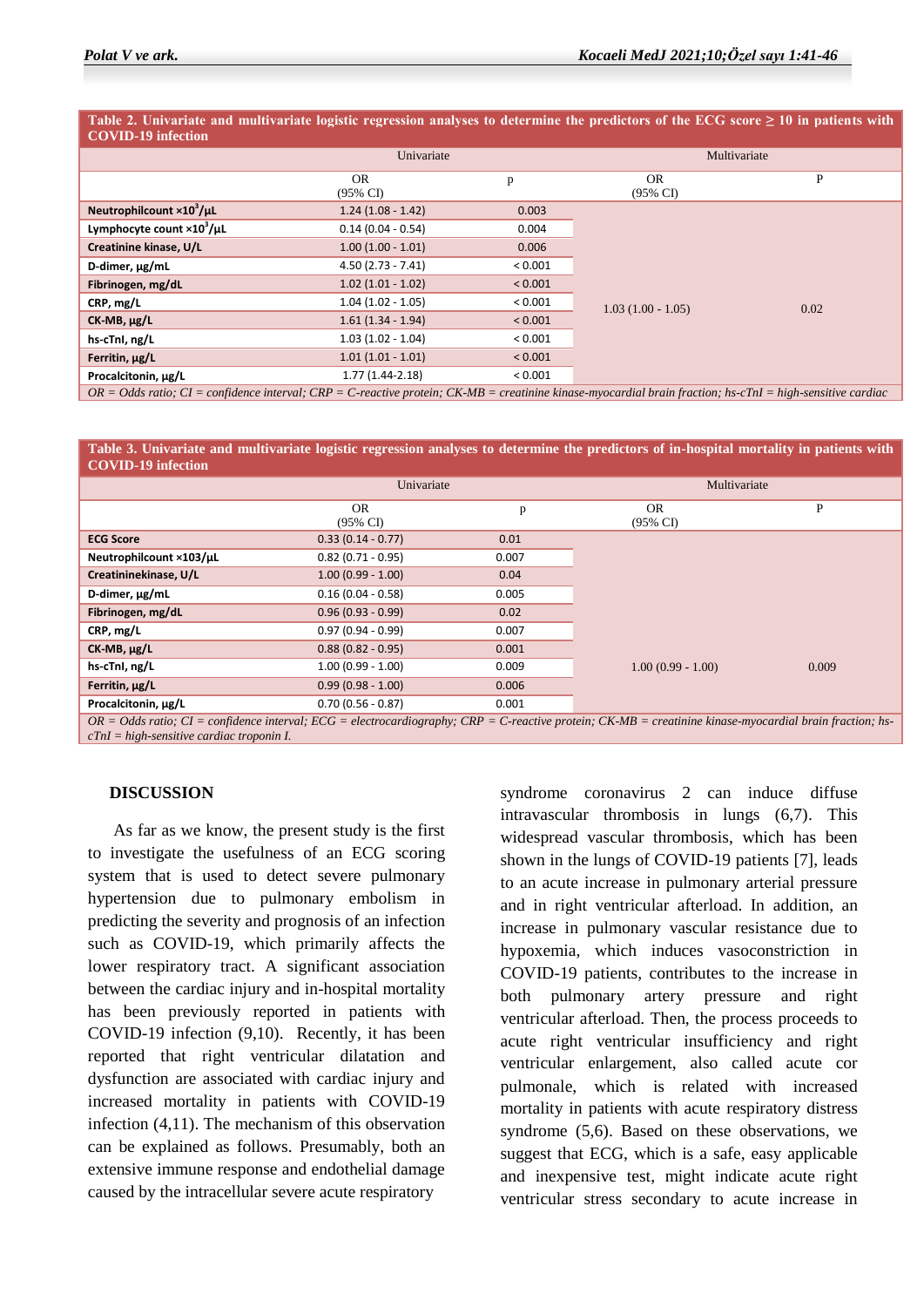pulmonary hypertension and thus may give an opinion about the severity and the prognosis of the COVID-19 disease.

 We have observed significantly higher levels of creatinine kinase, D-dimer, fibrinogen, CRP, CK-MB, hs-cTnI, ferritin, procalcitonin and neutrophil count and significantly lower lymphocyte count in COVID-19 patients with an ECG score of  $\geq 10$  than in those with an ECG score of  $< 10$ . Additionally, the prevalence of bilateral pneumonia and inhospital mortality rate are significantly higher in in COVID-19 patients with an ECG score of  $\geq$  10. The univariate analysis has showed that ECG score was a significant predictor of in-hospital mortality in patients with COVID-19. On the other hand, neutrophil and lymphocyte counts, levels of creatinine kinase, D-dimer, fibrinogen, CRP, CK-MB, hs-cTnI, ferritin and procalcitonin are found to be significantly associated with the ECG score of  $\geq$ 10 by the univariate logistic regression analysis in patients with COVID-19 infection. Moreover, CRP has appeared determined as the only independent predictor of the ECG score  $\geq 10$  in hospitalized COVID-19 patients in the multivariate logistic regression analysis. Our findings have revealed that there is a relationship between the ECG score, which can be calculated from ECG taken at the time of hospital admission, and the severity as well as the prognosis of the COVID-19 disease.

According to the univariate analysis, neutrophil count, levels of creatinine kinase, D-dimer, fibrinogen, CRP, CK-MB, hs-cTnI, ferritin and procalcitonin are significantly associated with inhospital mortality in patients with COVID-19 infection. However, our multivariate logistic regression analysis has demonstrated that hs-cTnI is the only strong and significant independent predictor of in-hospital mortality in COVID-19 patients. This result is also compatible with the previous reports that indicating association between the cardiac injury and in-hospital (9,10).

The present study has some limitations that need to be mentioned. Firstly, we have examined the relatively small number of patients in a single center. Secondly, as a nature of retrospective study, some specific investigations such as ECG monitoring to observe potential changes in ECG scores during the course of COVID-19 disease or

echocardiographic examinations are lacking in our study. The final limitation is that our study consisted only of COVID-19 patients and there was no control group to compare in terms of ECG scores.

### **CONCLUSION**

Our results suggest that viral infections such as influenza A and coronavirus infections that are complicated to intravascular thrombosis and pulmonary microembolism (12) can be monitored through the ECG scoring system that is developed to assess the right ventricular stress due to pulmonary hypertension. Moreover, we found significant relationships between the ECG score and the severity and the mortality of the COVID-19 disease. Finally, with an ECG scoring system that quantities right ventricular stress, an ECG can be a useful prognostic tool in the COVID-19 disease. Further large-scale clinical trials are required to confirm our findings.

### **REFERENCES**

1.Klok FA, Kruip MJHA, van der Meer NJM, Arbousd MS, Gommerse DAMPJ, Kant KM, et al. Incidence of thrombotic complications in criticallyill ICU patientswith COVID-19. Thromb Res 2020; 191: 145–47. doi: 10.1016/j.thromres. 2020.04.013.

2. Xie Y, Wang X, Yang P, Zhang S. COVID-19 complicated by acute pulmonary embolism. Radiol Cardiothorac Imaging 2020; 2: e200067. doi: 10.1148/ryct.2020200067

3. Creel-Bulos C, Hockstein M, Amin N, Melhem S, Truong A, Sharifpour M. Acute corpulmonale in critically ill patients with Covid-19. N Engl J Med 2020; 382: e70 doi: 10.1056/NEJMc2010459.

4. Argulian E, Sud K, Vogel B, Bohra C, Garg VP, Talebi S, et al. Right ventricular dilation in hospitalized patients with COVID-19 infection. JACC Cardiovasc Imaging 2020; 13: 2459-61.

5. Fayssoil A, Mustafic H, Mansencal N. The right ventricle in COVID-19 patients. Am J Cardiol 2020; 130:166-67.

6. McGonagle D, O'Donnell JS, Sharif K, Emery P, Bridgewoodet C. Immunemechanisms of pulmonary intravascular coagulopathy in COVID-